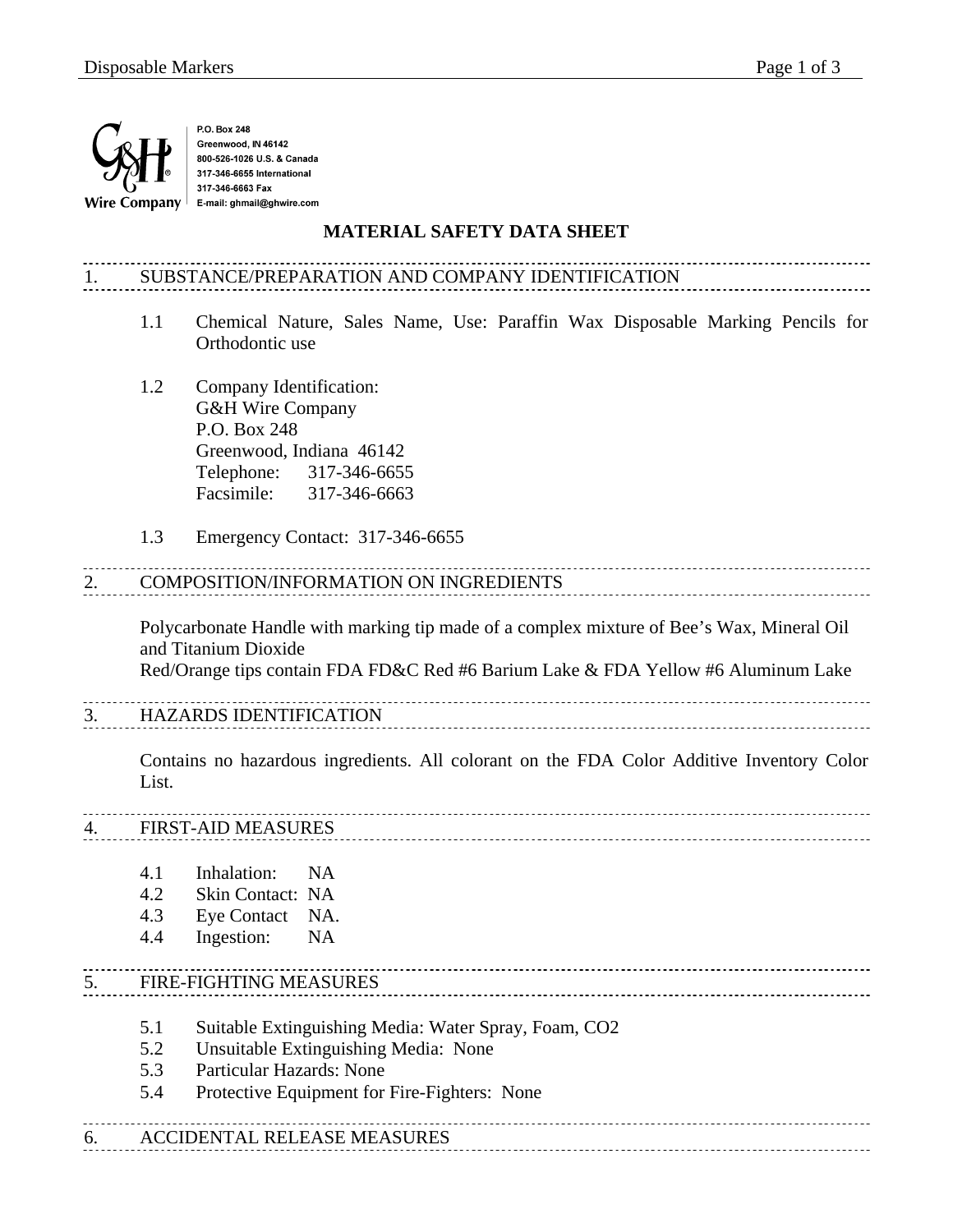#### Disposable Markers Page 2 of 3

- 6.1 Personal Precautions: None required.
- 6.2 Environmental Precautions: None required
- 6.3 Cleaning Methods: Sweep or wash to a suitable waste disposal area.

### 7. HANDLING AND STORAGE

- 7.1 Handling: None
- 7.2 Storage: No special requirements.

## 8. EXPOSURE CONTROLS/PERSONAL PROTECTION

#### NA

# 9. PHYSICAL AND CHEMICAL PROPERTIES

- 9.1 Form: Solid Color: Red Odor: Waxy
- 9.2 Change of State: N/A Melting Point/Range: NDA Boiling Point: NDA
- 9.3 Flash Point: 210F 410F
- 9.4 Ignition Point: N/A
- 9.5 Vapor Pressure (20°C): NIL
- 9.6 Density (20 $^{\circ}$ C): Specific gravity .083- 0.89 @60F
- 9.7 Solubility in: Water N/A
- 9.8 PH-Value (at  $10g/H<sub>2</sub>0$ ): N/A
- 9.10 Viscosity  $(20^{\circ}C)$ : N/A

#### 10. STABILITY AND REACTIVITY

- 10.1 Thermal Decomposition: None
- 10.2 Conditions to Avoid: None
- 10.3 Materials to Avoid: None
- 10.4 Hazardous Decomposition Products: None

#### 11. TOXICOLOGICAL INFORMATION

- 11.1 Oral Toxicity: N/A
- 11.2 Inhalation: N/A
- 11.3 Skin Irritation: N/A
- 11.4 Sensitization: N/A
- 11.5 Eye Irritation: N/A
- 11.6 Further Details:

# 12. ECOLOGICAL INFORMATION

- 12.1 Acute Toxicity in Fish (LC-50/48h): Not known
- 12.2 Bacteria Toxicity (EC-0): Not known